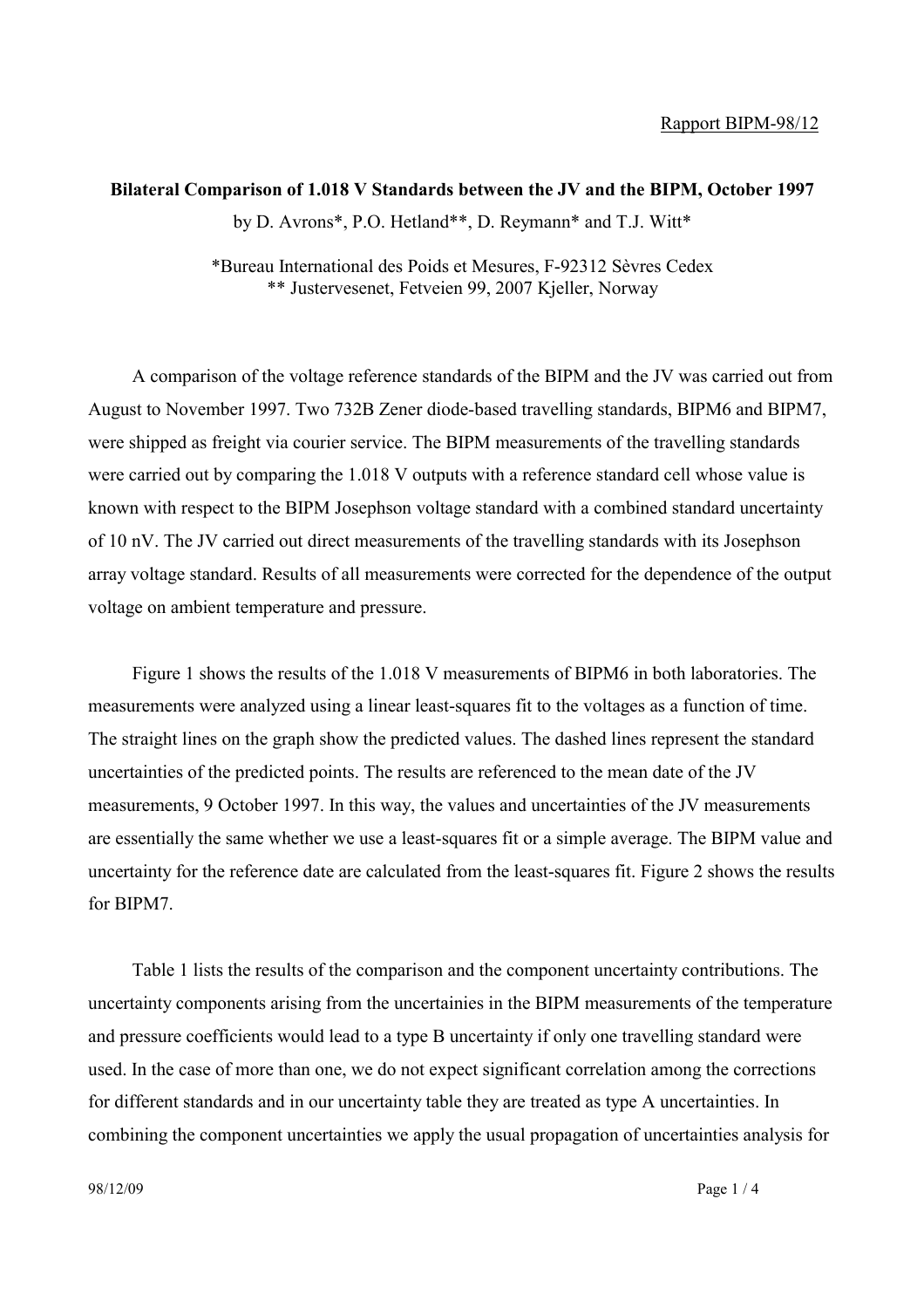the uncertainty of the mean value of the result. Thus, since the final result is calculated from the mean of the results from each travelling standard, its type A variance is the sum of the type A variances of the travelling standards divided by the square of the number of travelling standards. The total variance is the sum of 1) the type A variance, 2) the type B variances and 3) the variance deduced from the transfer uncertainty.

The final results of the comparison are presented as the difference between the value assigned to a 1.018 V standard by the JV,  $U_{\text{JV}}$ , and that assigned by the BIPM,  $U_{\text{BIPM}}$ , on the reference date. The result is

 $U_{\text{JV}}$  -  $U_{\text{BIPM}}$  = -0.043  $\mu$ V;  $u_c$  = 0.023  $\mu$ V on 1997/10/09,

where  $u_c$  is the combined type A and type B standard uncertainty from both laboratories. This is a very satisfactory result. The combined uncertainty is unusually small because of the small value of the transfer uncertainty, which is taken to be the standard deviation of the comparison results obtained with the two travelling standards. Because only two travelling standards were used, the uncertainty of the transfer uncertainty is rather large. Our experience leads us to expect typical values of the order of 0.050 µV for the transfer uncertainty.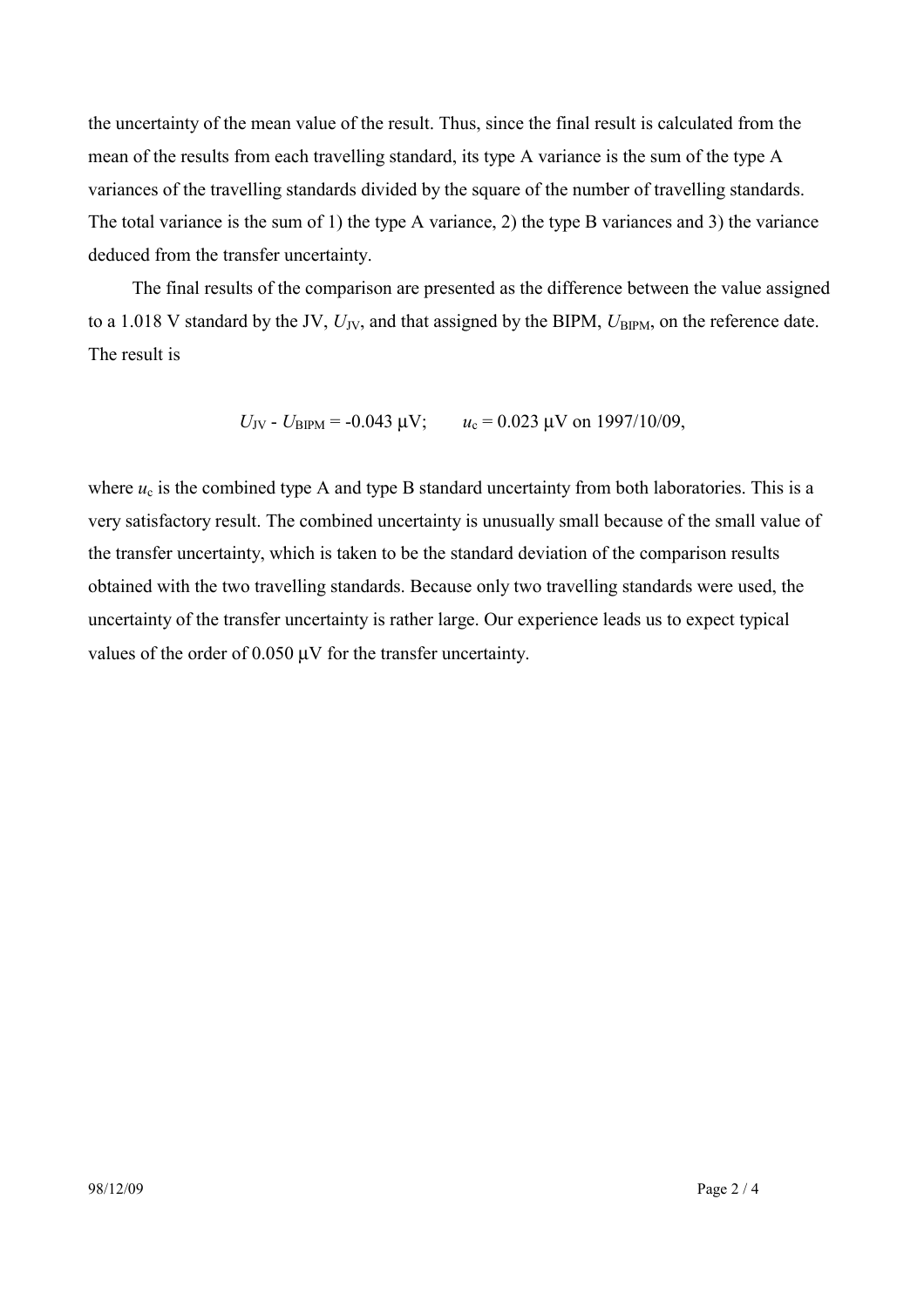

Figure 1. Values measured by JV (j) and BIPM (b) for BIPM6. The solid lines result from leastsquares fits and the dashed lines are the corresponding uncertainties of the fitted values. The origin is 26 August 1997.



Figure 2. Values measured by JV (j) and BIPM (b) for BIPM7. The solid lines result from leastsquares fits and the dashed lines are the corresponding uncertainties of the fitted values. The origin is 26 August 1997.